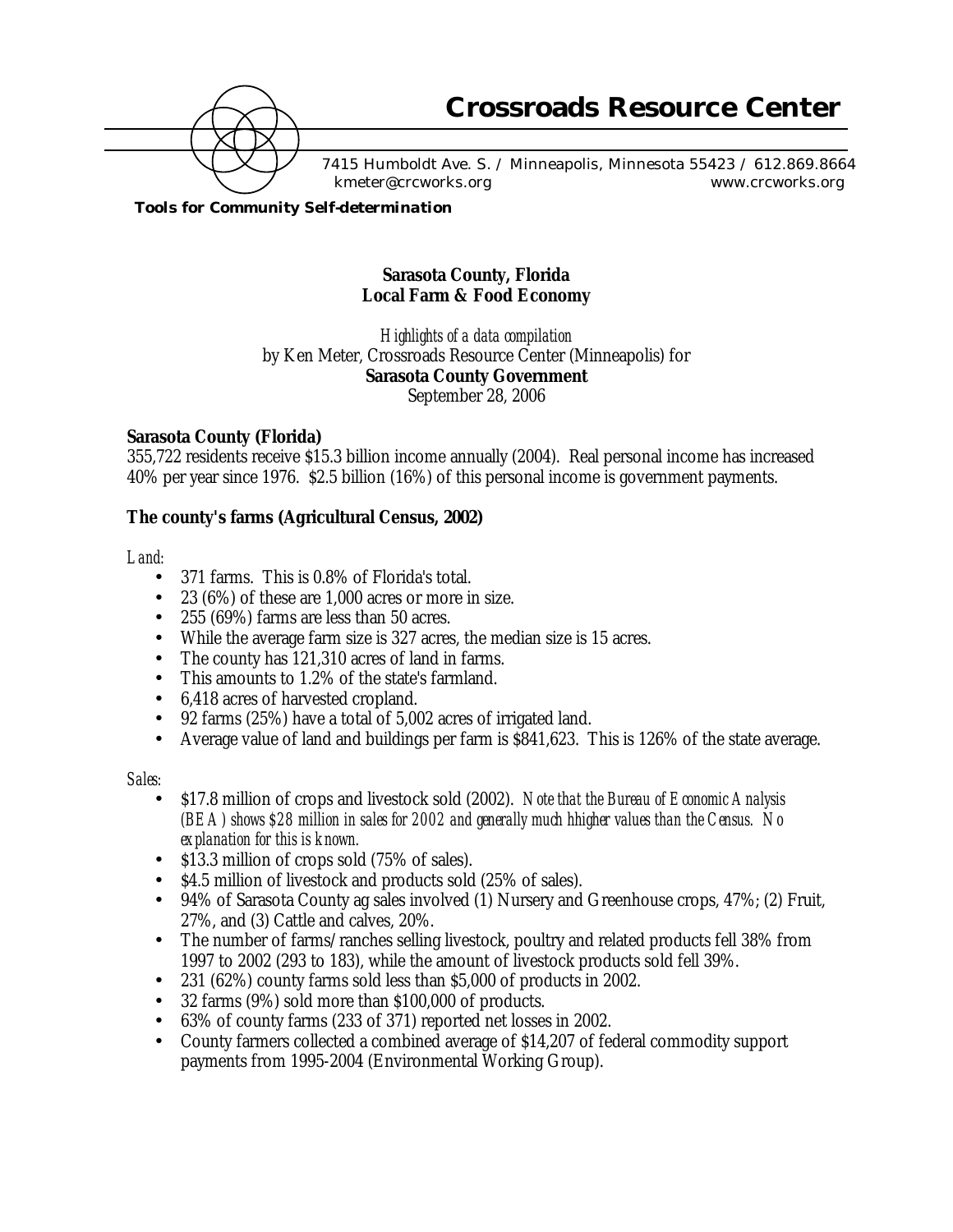*Cattle & Dairy:*

- 176 ranches and farms hold an inventory of 22,741 cattle.
- 9,139 cattle (40%) were sold in 2002 for total sales of \$3.6 million, a decline from 13,374 sold in 1997 for \$4.4 million.
- 5,024 young cattle weighing less than 500 pounds were sold by county ranchers. This is less than half of 1997 sales of 10,994.
- 46% of Sarasota County's cattle inventory live on 8 ranches having 500 or more cattle.
- 33% of the county's cattle ranches hold fewer than 10 animals.
- 4 farms raise 9 milk cows. There were 377 milk cows in 1997, on 21 farms.
- 15 farms produce 1,968 tons of forage crops (hay, etc.).

# Distribution of cattle inventory

| Animals     | Farms | Number |
|-------------|-------|--------|
| $1$ to $9$  | 54    | 304    |
| 10 to 19    | 50    | 638    |
| 20 to 49    | 13    | 403    |
| 50 to 99    | 10    | 735    |
| 100 to 199  | 13    | 1,706  |
| 200 to 499  | 13    | 4,356  |
| 500 or more | ႙     | 7.005  |
|             |       |        |

# Distribution of cattle sales

| Animals sold | Farms | Number |
|--------------|-------|--------|
| $1$ to $9$   | 65    | 334    |
| 10 to 19     | 22    | 276    |
| 20 to 49     | 11    | 351    |
| 50 to 99     | 14    | 1,056  |
| 100 to 199   | 3     | 400    |
| 200 to 499   | 14    | 4,131  |
| 500 or more  |       | 2,591  |
|              |       |        |

Distribution of forage farm size

| Farm size        | $#$ farms |
|------------------|-----------|
| 1 to 24 acres    | 3         |
| 25 to 99 acres   | 6         |
| 100 to 249 acres | в         |

*Other livestock & animal products:*

- 15 farms hold an inventory of 181 hogs and pigs, down from the 47 farms having 526 hogs and pigs in 1997. This is a two-thirds decline in both number of farms and inventory in five years.
- Hog and pig sales fell from \$71,000 in 1997 to \$9,000 in 2002.
- 7 farms hold an inventory of 68 sheep and lambs.
- 20 farms raise poultry, 17 to harvest their eggs.
- 13 of these farms hold less than 50 birds.
- 3 of these farms hold 50-99 birds.
- 1 of these farms holds 20,000 50,000 birds.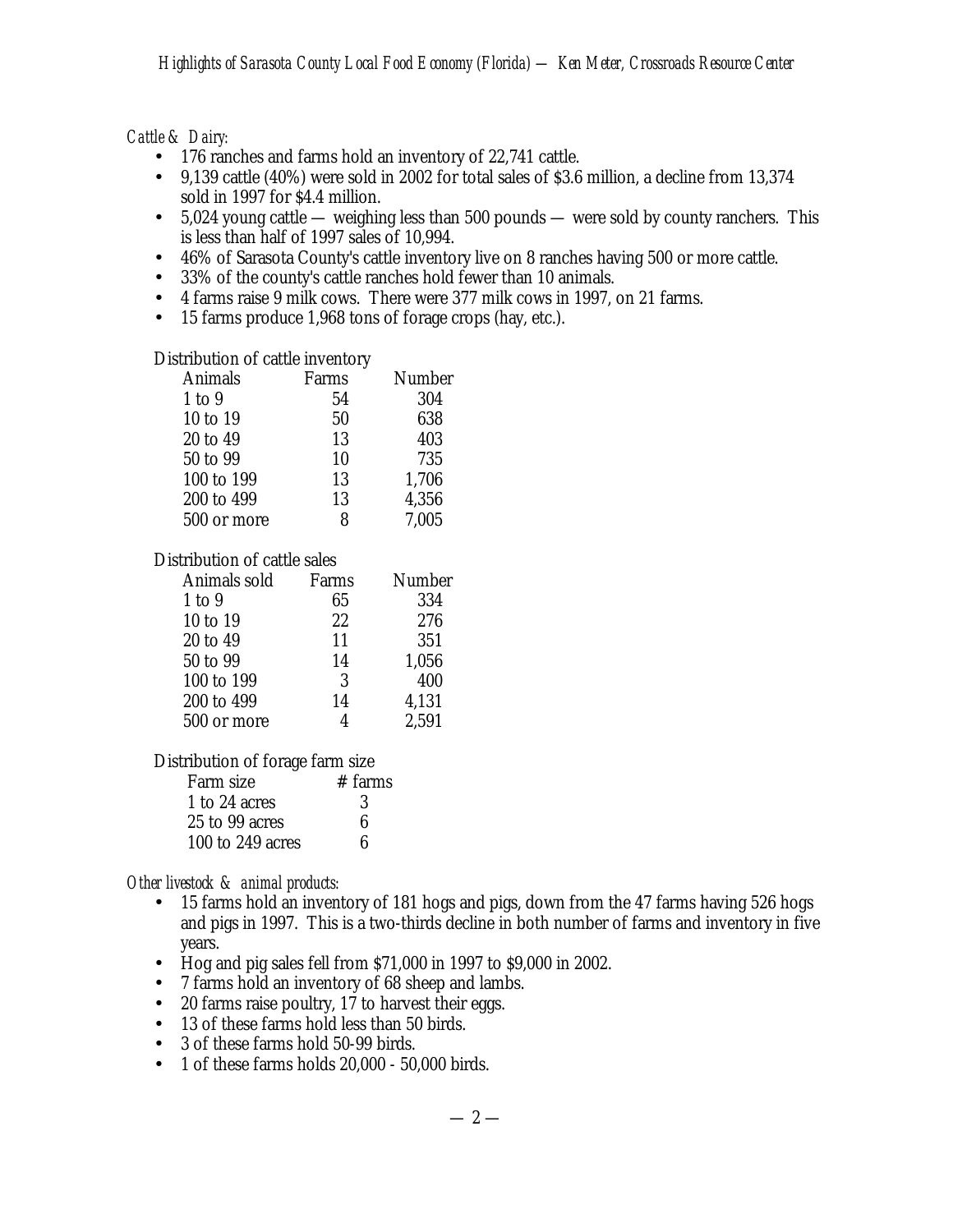- Five years earlier, 41 farms sold poultry.
- 5 farms hold an inventory of 23 milk goats.
- 128 farms hold an inventory of 882 horses; 28 farms sold 110 horses in 2002.
- Sarasota County has 1,840 bee colonies.

*Vegetables & Melons (some farmers state that Ag Census data does not fully represent vegetable production):*

- 8 farms work 83 acres to raise vegetables.
- 4 farms raise 6 acres of snap beans.
- 1 farm raises broccoli.
- 2 farms raise cabbage.
- 1 farm raises carrots.
- 1 farm raises celery.
- 1 farm raises collard greens.
- 1 farm raises cucumbers.
- 1 farm raises kale.
- 1 farm raises lettuce.
- 1 farm raises mustard greens.
- 4 farms raise 2 acres of okra.
- 5 farms raise 10 acres of green onions.
- 1 farm raises blackeyed peas.
- 4 farms raise radishes.
- 1 farm raises spinach.
- 2 farms raise sweet peppers.
- 1 farm raises squash.
- 6 farms raise 15 acres of sweet corn.
- 3 farms raise 20 acres of tomatoes.

Distribution of vegetable farm size

| Farm size          | # farms |
|--------------------|---------|
| $0.1$ to 4.9 acres |         |
| 5.0 to 24.9 acres  | 5       |
| 25.0 to 99.9 acres | 2       |

*Fruits (some farmers state that Ag Census data does not fully represent fruit production):*

- The county has 43 farms with a total of 3,887 acres of orchards. 41 of these raise citrus fruit. Fruits accounted for 27% of county ag sales.
- 32 farms raise 3,110 acres of oranges, including:
- 28 farms raise 1,852 acres of Valencia oranges.
- 24 farms raise 1,259 acres of "other oranges:" (tangelos 11 farms; tangerines 10 farms; "other" citrus  $-2$  farms).
- 10 farms raise tangerines.
- 2 farms raise "other citrus."
- 20 farms raise 565 acres of grapefruit.
- 4 farms raise lemons.
- 3 farms raise limes.
- 9 farms raise 18 acres of berries.
- 2 farms raise watermelons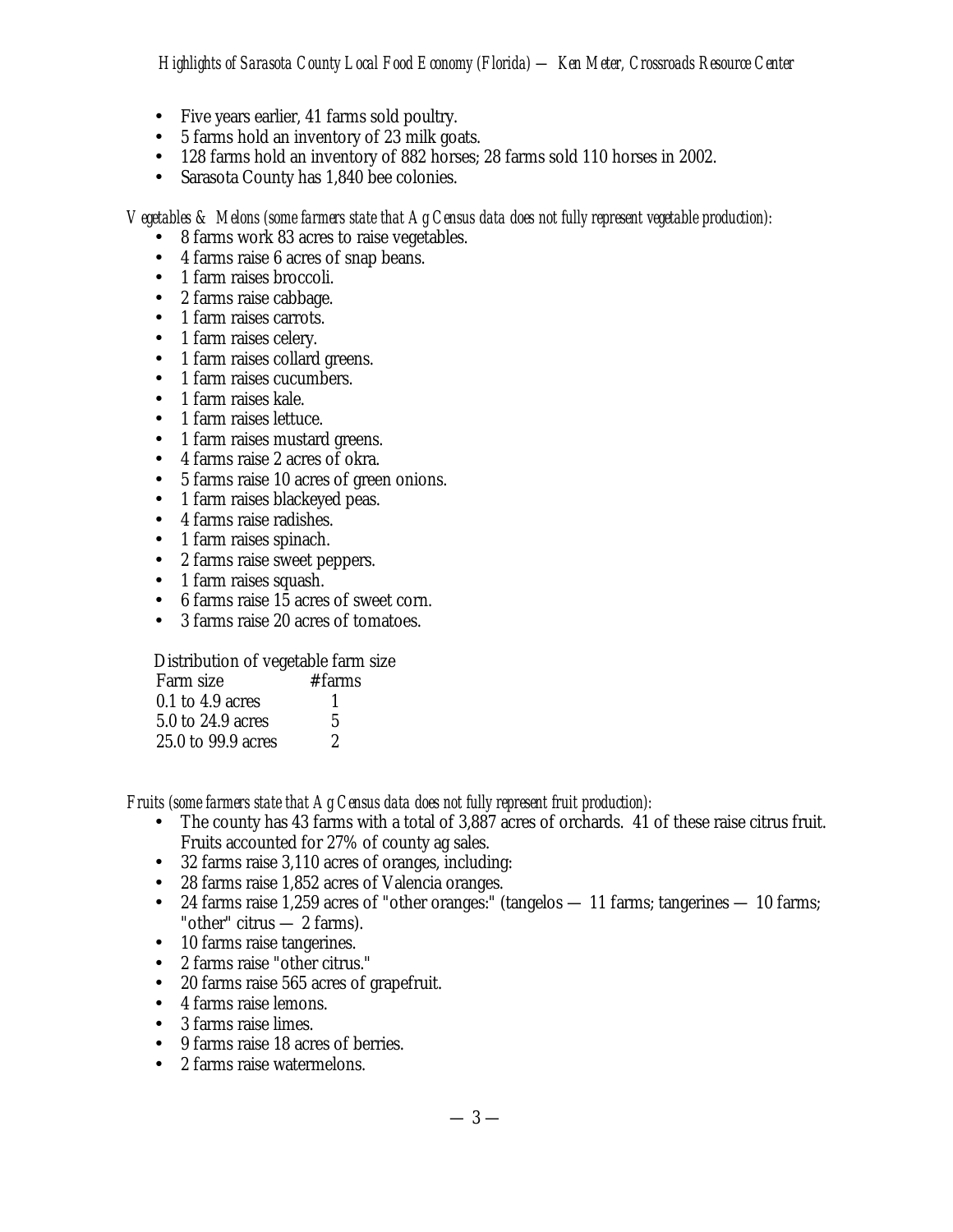### Distribution of orchard size:

| Total acreage         | $#$ farms |
|-----------------------|-----------|
| $0.1$ to $4.9$ acres  | 15        |
| 5.0 to 24.9 acres     | 11        |
| 25.0 to 99.9 acres    | 11        |
| 100.0 to 249.9 acres  | 2         |
| 250.0 to 499.9 acres  | 1         |
| 500.0 acres or more   | 3         |
| 500.0 to 749.9 acres  | 1         |
| 750.0 to 999.9 acres  | 1         |
| 1,000.0 acres or more | 1         |

# *Nursery and Greenhouse plants*

- This sector accounts for 47% of all agricultural sales in Sarasota County.
- 61 farms have 357,106 square feet of greenhouse space, and 1,314 acres in the open.

*Direct and organic sales:*

- 24 farms sell \$239,000 of food directly to consumers. This is a 23% drop in the number of farms (31 in 1997) selling direct, and a 34% decrease of direct sales from 1997 to 2002.
- Sarasota County farmers are more likely than other Florida farmers to sell direct, with 2% of state sales.
- 5 county farms sold organic foods (\$40,000 sales).
- 363 farms in Florida sold \$5.9 million of organic food products.

# **Balance of Cash Receipts and Production Costs (BEA):**

Sarasota County ranchers and farmers sell \$34 million of food commodities per year (1976-2004 average), spending \$24 million to raise them, for an average gain of \$10 million each year. Note that these sales figures compiled by the BEA are far higher than cash receipts recorded by the USDA Agriculture Census (above).

Overall, farm producers have earned a surplus of \$286 million since 1976. Total county cash flow has been positive each year since 1969. Nevertheless, 63% of the county's farms and ranches lost money in 2002 (Ag Census). Sarasota County farmers and ranchers earned \$3 million less by selling commodities in 1969 than they earned in 2004 (in 2004 dollars).

Farmers and ranchers earn another \$823,000 per year of farm-related income — primarily custom work, and rental income (twenty-nine year average for 1976-2004). Federal farm support payments are relatively small, averaging \$14,207 per year for the entire county for the years 1995-2004; BEA; Environmental Working Group).

# **The county's consumers:**

Sarasota County consumers spend \$797 million buying food each year, including \$468 million for home use. Most of this food is produced outside the region. Only \$239,000 of food products (0.7% of farm cash receipts) are sold by farmers directly to consumers.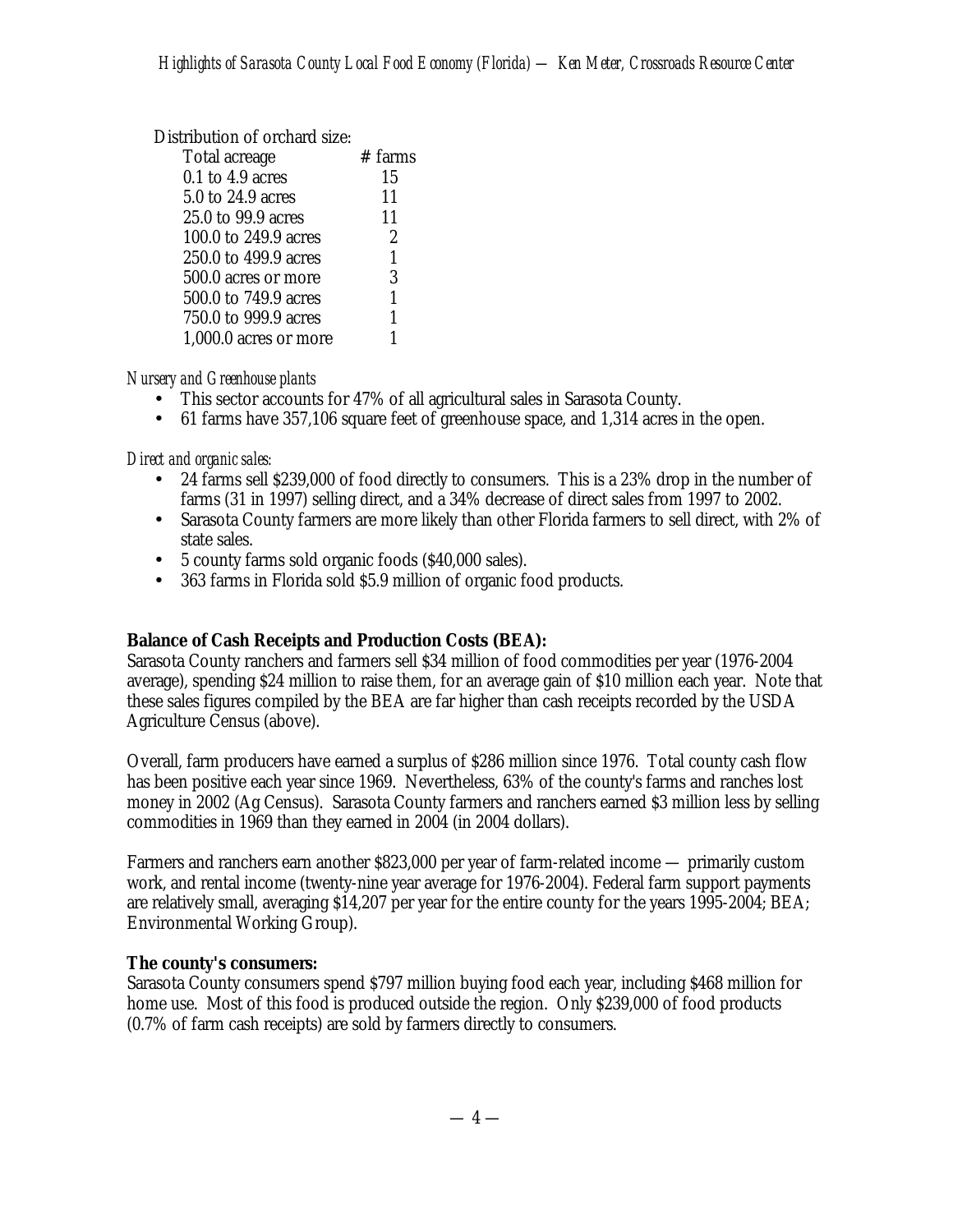Estimated change in net assets for all county households combined was a loss of \$835 million in 2004 (BLS).

### **Farm and food economy summary:**

Farmers gain \$10 million each year producing food commodities, but spend \$7 million buying inputs from external suppliers, for a total gain of \$3 million to the county.

Meanwhile, consumers spend \$500 million buying food from outside. Thus, total loss to the region is \$500 million of potential wealth *each year*. This loss amounts to 15 times the value of all food commodities raised in the region.

### **Sarasota County: markets for food eaten at home (2004):**

|                                     | millions |
|-------------------------------------|----------|
| Meats, poultry, fish, and eggs      | S 127    |
| Fruits & vegetables                 | 75       |
| Cereals and bakery products         | 49       |
| Dairy products                      | 64       |
| "Other," incl. sweets, fats, & oils | 152      |